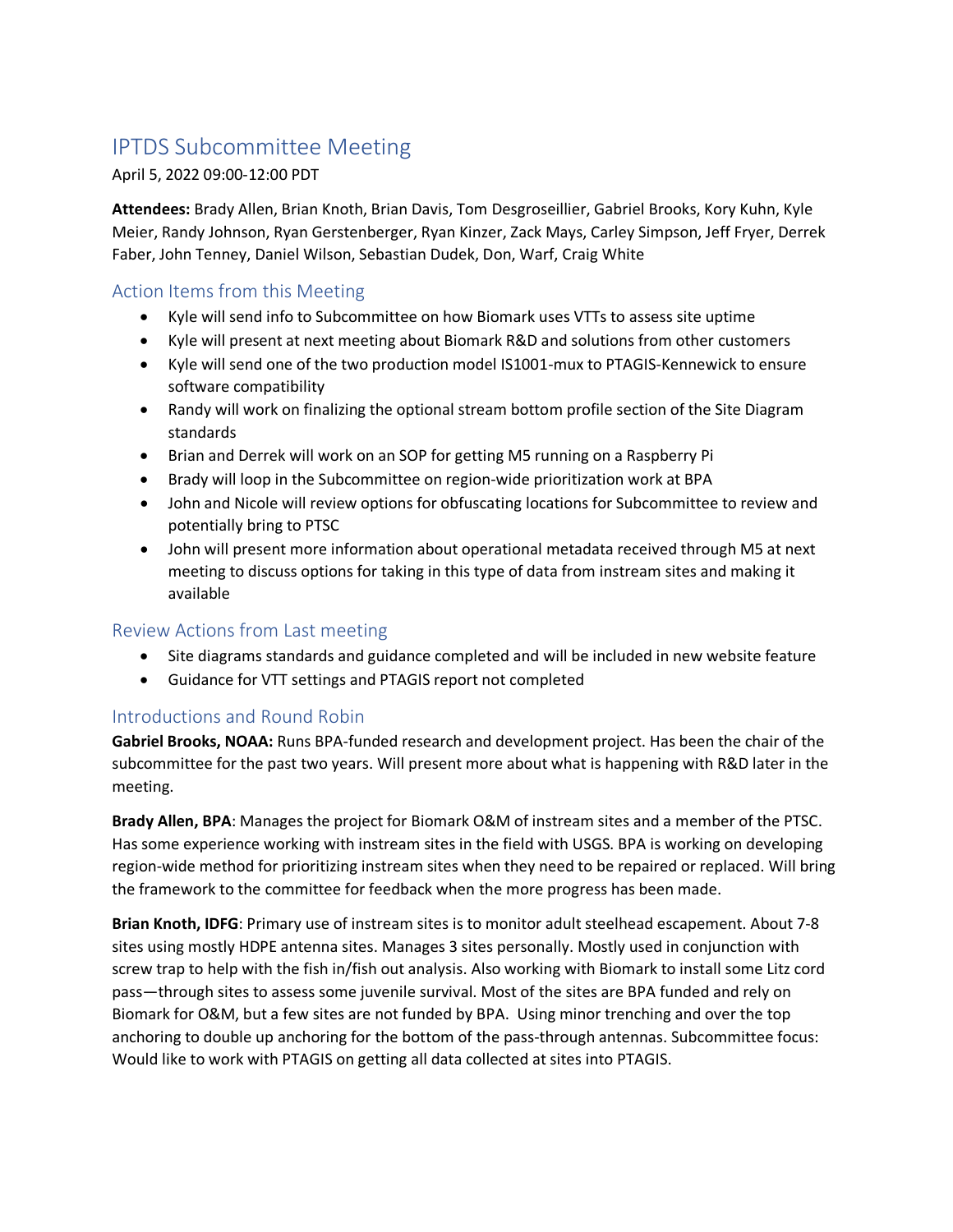**Carley Simpson, ONA**: Took over for Nick Yaniw. ONA runs 4 mainstem Okanagan and 4 tributary sites. Will be installing antennas at Okanagan Lake dam this year, first year fish will be able to enter the lake. Mainstem sites are managed by Biomark, tributary sites managed by ONA with CCT. Planning to install a new site using an old Mux and other recycled equipment on a culvert on the Penticton Channel which only has water seasonally. They opened a flood plain area and want to monitor juvenile Chinook in and out of it.

**Brian Davis, USFWS**: Columbia River conservation office. Were really involved with instream sites 5-10 years ago, but now primarily have sites at hatcheries to monitor returns and lamprey. Also manage some arrays at weirs related to bull trout reintroduction. Working on a new project to monitor Little White to look at strays from the Big White. Also planning to use PIT tags to monitor results of an eradication effort. Working on comms from sites using Raspberry Pi running M5 to upload directly to PTAGIS. Interested in identifying projects that are not uploading data to PTAGIS and work with them to change that.

**Tom Desgroseillier, WDFW**: Took over for Ben Truscott. Worked on some early installs with Earl Prentice and Gabe. Manage arrays in the Wenatchee, Methow, Entiat that are used for adult movement abundance, abundance estimates for steelhead. Interested in the prioritization process BPA is working on. Installing PIT barge arrays in the next couple of months in the Lower Wenatchee and Methow rivers. Primarily for Juvenile detections, hoping to increase efficiency for better estimate of survival and movement into the Columbia. Barges will be installed below the existing instream sites closer to the confluence with Columbia. Gabe mentioned the potential avoidance behavior observed at the experimental PIT barges and suggested they monitor behavior around the barge during evaluation. Will work with Tom offline. Subcommittee focus: Interested in maintaining the infrastructure and the collected data and metadata efficiently and so it can be easily used.

**Jeff Fryer, CRTFC**: A member of the PTSC. Works with ONA on funding their projects. Manages Zosel Dam site, that has four antennas in the fish ladders, 2 floating antennas above the spillway, 6 antennas across the base of the spillway. They have detected a lot of sockeye and chinook milling around at the base of the dam. Still waiting to see how they do with juvenile detections.

**Kory Kuhn, YKFP**: Taking over for Nico Romero. Manage 6 sites, 1 with floating antennas on the mainstem Klickitat and 5 fixed pass-over antenna sites. Working with PTAGIS on installing one upstream of Castile Falls that will be a large pass-through antenna.

**Kyle Meier, Biomark**: Manages after sales support for Biomark for North America. There has been a change at Biomark recently and we will support customers 100%. We submit data to PTAGIS from over 100 sites in the Columbia basin and handle data from over 500 sites globally. We are changing data retrieval protocols to be bi-directional so we can contact site and site can push data. We have a lot of resources in R&D from Merck. More than 80 sites covered with full O&M in Columbia basin. Globally over 200 sites with full O&M. Two IS1001Mux production units should be delivered this month. 50 production units should ready to go by beginning of  $4<sup>th</sup>$  quarter after the first two are fully tested, if supply chain issues don't get worse. Interested in prioritization process.

**Randy Johnson, CCT:** Manage 24 sites in the Okanagan basin, mostly on tributaries to the Okanagan. 7 sites upload through Biomark. 5 sites are not on PTAGIS and are operated for the habitat improvement program to assess barriers to adult steelhead movement and not expecting many detections. Some sites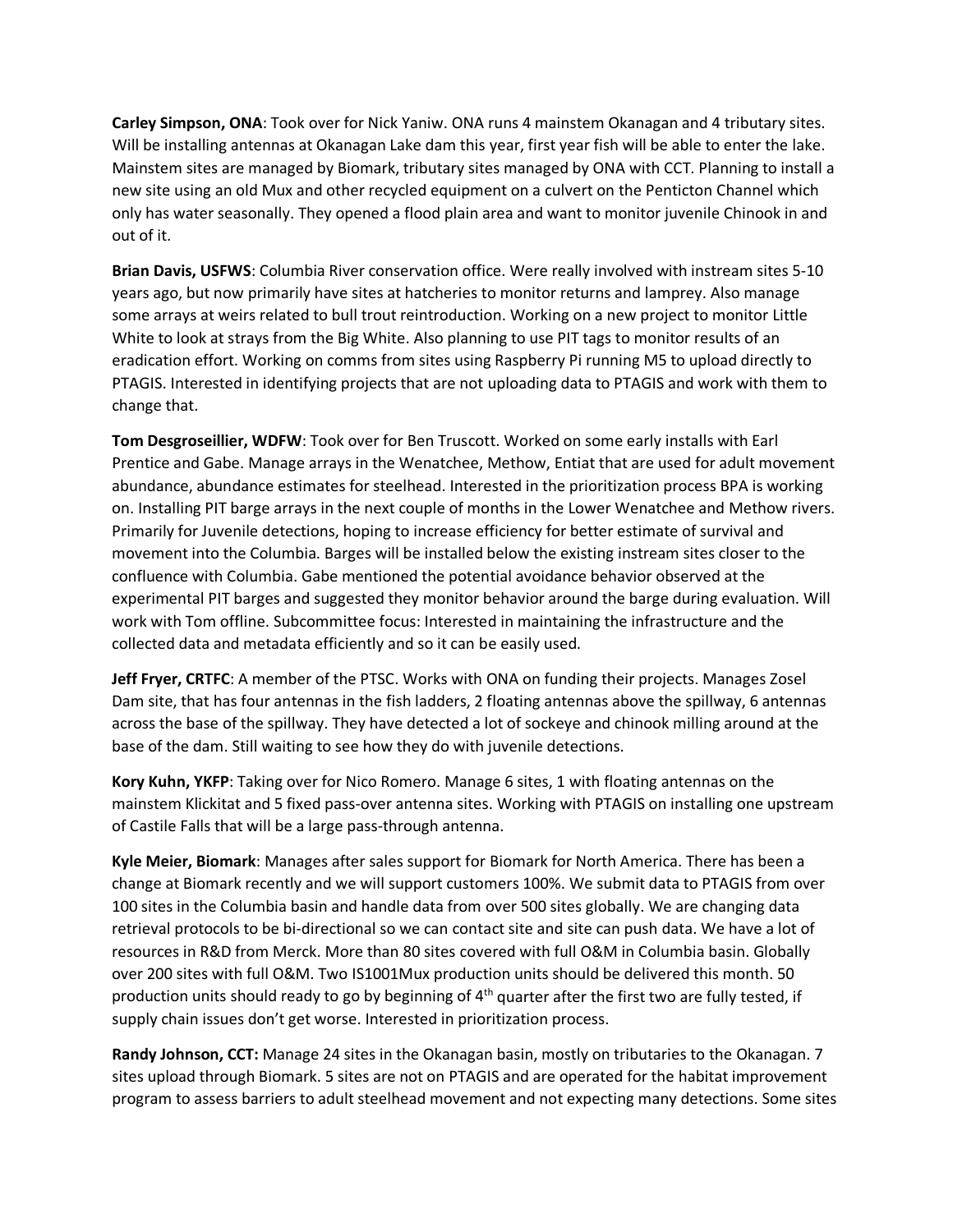are seasonal and have manual downloads. Interested in Raspberry PI running M5 solution for some of our year-round sites. Just finished installing site on Salmon Creek above the diversion. Subcommittee focus: Would like to continue with the site diagrams, particularly the stream bottom profile. Also interested in working on VTT standards and reports.

**Ryan Kinzer, NPT**: Filling in for Rick Orme, who has moved on. Not much experience from the hardware side, but lots of experience on the analytical side. Worked with Biomark and other staff to develop models to estimate adult abundance for spring/summer that uses data from about 130 sites and relies on adult tagging at Lower Granite. NPT maintains about 10 sites to monitor various things. Biomark provides O&M on many others across the Snake Basin. Very focused on the prioritization process. Internally have been thinking about it and our objectives for all this work, recognize we need to broaden the scope and work with everyone on it. Meeting with BPA staff next week to get the ball rolling. Subcommittee focus: permanent home for operational data that can be accessed by everyone. Arrays are part of sampling design so we need operational data to meet assumptions of the models.

**Ryan Gerstenberger, CTWS**: Manages three sites in the Hood River Basin, a few other temporary sites as well as a couple on the reservation that are managed by Biomark. Hood River Mouth site lost some antennas we need to replace and we are working on a site for an irrigation diversion to monitor juvenile movement. Subcommittee focus: Working with PTAGIS to make some of the software and website easier to use for organizations that don't have much tech support, which is one reason why some sites d not submit data to PTAGIS.

**Zack Mays, YINN**: Build, install and manage our PIT tag arrays. Around 14 arrays for monitoring steelhead escapement into the Yakima basin. 15-20 sites installed for habitat restoration monitoring, bull trout monitoring, and others. Several sites are not on PTAGIS for various reasons. Mostly HDPE flat plate on larger systems, using a 1-inch hex design with pass-through antennas on small streams to monitor juveniles. I have one site installed with both flat plat and pass-through to analyze difference in detection probabilities between them for juvenile. Subcommittee focus: Would like to continue what we did last year to keep creating uniformity.

# NOAA R&D Update – Gabriel Brooks

# **[Presentation](https://www.ptagis.org/content/documents/2022-04-IPTDSMeetingNOAAOverview.pdf)**

# **Funded R&D for 2021-2022**

- Biomark IS1001-Mux
- FACA Flexible antenna cable array operated in tandem with the trawl in the lower Columbia
- Two pile dike sites to test some new equipment
- GRS Spillway detector synchronization upgrade to ensure that if one reader goes down it won't affect the whole site

# **Funded for 2022-2023**

- Field testing of IS1001-Mux, looking for volunteer to help with that
- Will use one on the trawl
- Live fish release at GRS
- Upgrade GRS power supply and work barge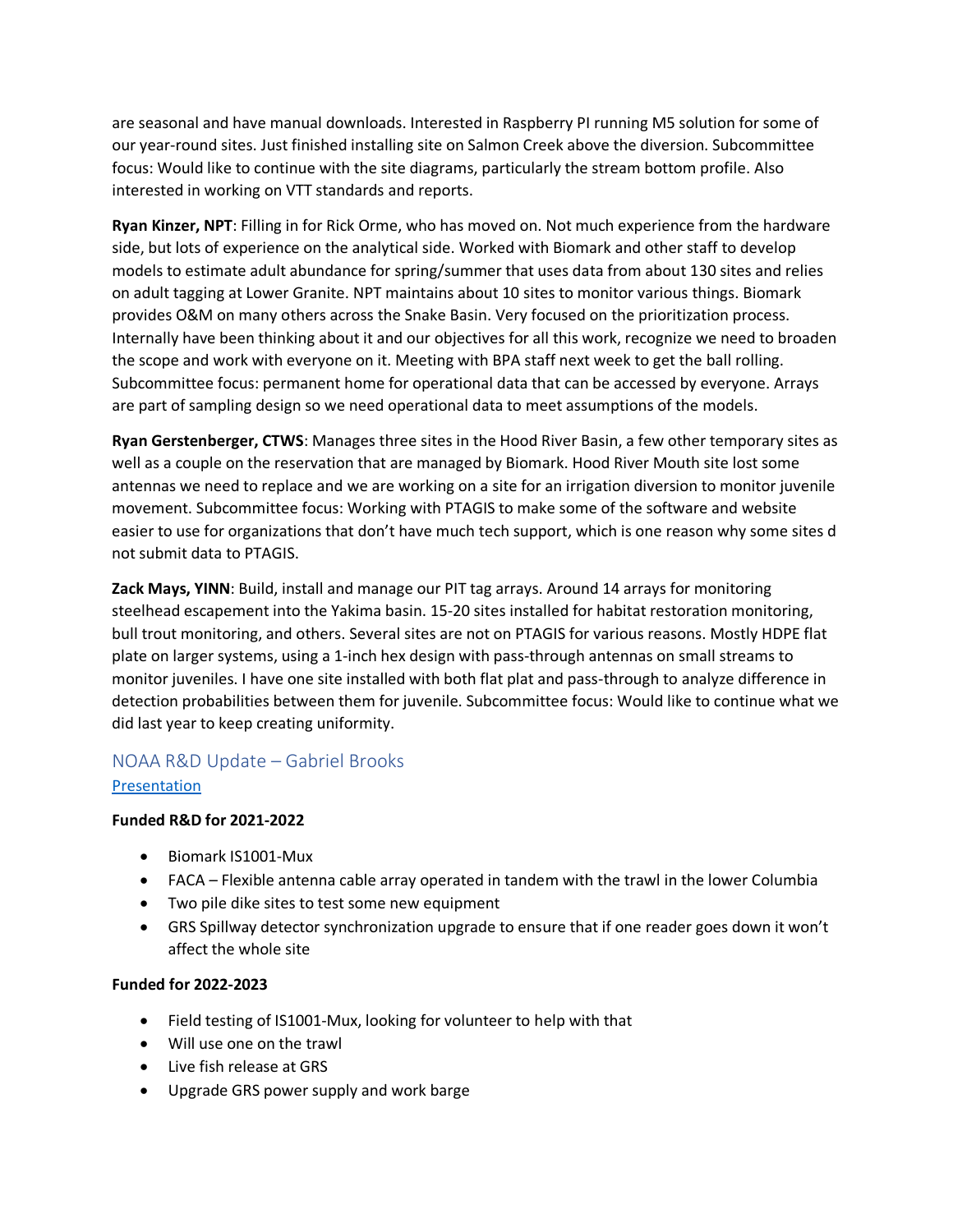#### **IS1001-Mux**

- Lower cost (target 5-7k)
- Six-antenna multiplexing unit for replacement of original mux
- 23-25 inch read range on 100 ft cable
- FDX, HDX and half-telegram tag
- Lower power requirements that MTS
- Gabe is looking for volunteers to field test one of the production units, contact him if interested

#### **Flexible Antenna Cable Array**

- Not primary data collection in lower Columbia, will use it as a secondary means of detection to maximize detections this year
- After season will test improvements to reduce noise; cable fairing to reduce vibration; prototype enclosures that are more robust; net reel modification for deployment

#### **Pile Dike Sites**

- PD7 reinstalled last week with new batteries, new comms, replaced antennas
- PD57 new site to be installed with six large flexible antennas
- Tested installing on a small pontoon with whip lines
- Solar panels for power

#### **Spillway Detection**

- Increased detection due to LGR spillway
- Upgrade power supplies for GRS to tune them remotely
- Live fish release test: a little better than 50% detection on standard 12mm tag

#### **Bonneville Ice and Trash Sluiceway**

- Researching installing antennas on the movable gates to increase detection by 2.2%
- Stainless steel shields and hardened enough to withstand large debris
- Prototype antenna tested dry, need to waterproof and test at NOAA Pasco in water
- Adding detection to fixed gates is also a possibility, would be more expensive because water height is greater

#### **McNary**

- Juvenile detections at McNary have dropped considerably due to increased spill, looking into adding detections
- Possibilities:
	- o Barge in forebay or tailrace
	- o FACA in forebay or tailrace
	- o Fin antennas on MCJ outfall structure
	- o TSW antennas